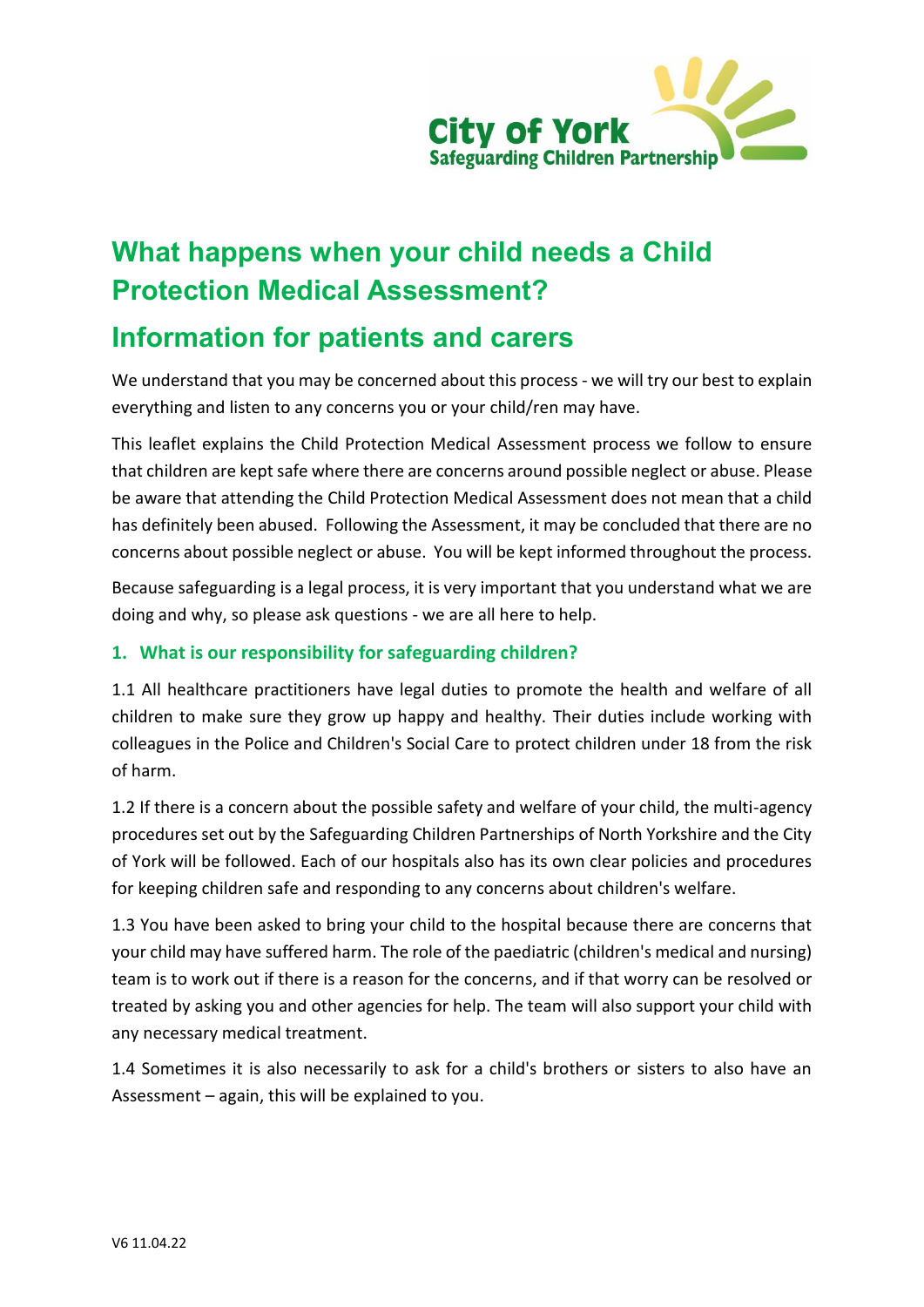

# **2. Working in partnership to safeguard your child**

2.1 We understand that it is upsetting to have concerns raised about your child's safety and wellbeing. The paediatric team and colleagues from other agencies will always try to work closely with parents and carers to offer support at this difficult time.

2.1 We ask that you work with medical and nursing staff, and the other agencies involved, in the best interests of your child.

#### **3. Consent**

3.1 You will be asked to confirm that you have legal responsibility for your child, and then to agree (consent) to any medical assessments which may be necessary. The paediatric team will make sure you understand what is happening with each process and why.

3.2 The team may also ask your child for their consent, as long as we feel they fully understand what is involved.

3.3 If you or your child feel unable to give consent for the Child Protection Medical Assessment, then this may need to be discussed with colleagues in Children's Social Care and/or the Police in order to ensure your child's safety.

#### **4. Child Protection Medical Assessments**

4.1 A Child Protection Medical Assessment may need to be completed to check for any signs of harm that may have happened to your child. An experienced children's doctor will take a history of events and may do a physical examination. A chaperone (another member of the team) should always be present during these examinations.

4.2 Children's Social Care are always informed when a Child Protection Medical Assessment is undertaken as they have a legal duty to investigate any child protection concerns.

4.3 Your allocated Social Worker will be able to talk to you about the child protection process and any decisions which may need to be made about your child's safety, including plans for discharge from the hospital.

4.4 Child protection concerns are also shared with colleagues from the Police, and you will be kept informed of this.

#### **5. Medical investigations**

These can include:

 **Blood and urine tests** – these may be needed to look for any other medical cause for the concerns we have. Sometimes there is a bit of a delay in the results coming back as the tests may need to go to another hospital to be looked at.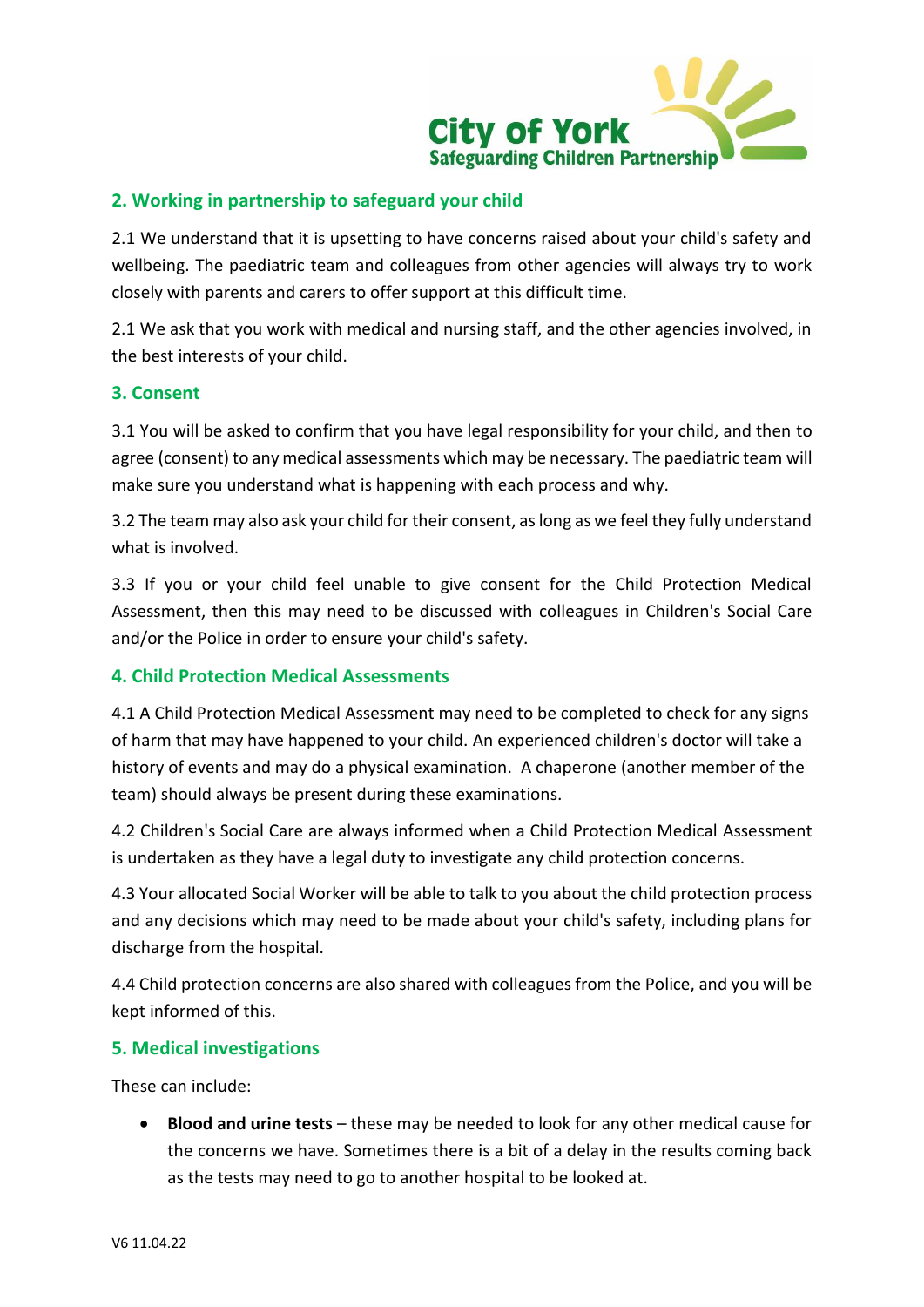

- **X-rays** there may be different sorts of X-rays taken or even a special X-ray survey of your child's body. The radiographers who work in the X-Ray department will explain the examination that your child needs, and there will be an opportunity for you to ask any questions. It may be possible for you to be present, and you may be asked to help your child to remain still in order that the pictures we take are clear. You will be asked to wear a protective apron to protect yourself from the X-rays. If you have any concerns regarding radiation risk, please discuss these with the doctor. Sometimes, Xrays have to be repeated after a number of days – this is to help radiographers identify any healing fractures.
- **CT Head scan** in this investigation, special X-ray pictures are taken of the skull and brain. These scans are done to check for any signs of brain injuries or damage. Whilst this usually only takes about 10 minutes, it is really important that your child stays very still so it may be necessary for your child to have some medication to help them relax.
- **Eye examinations** sometimes a specialist eye doctor may be asked to examine the back of the child's eye (the retina) which will help determine if there is any injury.
- **Medical photography**  sometimes your child's doctor may request specialist medical photographs to be taken. All images taken this way are stored securely on the hospital's IT systems.
- **Intimate examination**  a senior doctor may need to look at your child's genital area as part of the routine Child Protection Medical Assessment. However, if it is suspected or has been disclosed that your child has been sexually abused, they will need to be seen by doctors and nurses with additional training. Arrangements for such examinations will be discussed with you.

If your child has a special toy or comforter, it would be helpful to bring this with you to the hospital as it can be really reassuring for your child during these procedures.

# **6. Looking after and sharing information about your child**

6.1 The Child Protection Medical Assessment Report and any forms completed as part of the assessment are stored securely within your child's medical records. Findings are shared with your child's GP, and with colleagues in Children's Social Care and the Police if necessary.

6.2 In order to collect information about your child, the paediatric team may also talk to your GP, Health Visitor, School Nurse or other agencies which may help.

6.3 If you need more information about how confidential health information is managed, please ask one of the doctors or nurses in the hospital.